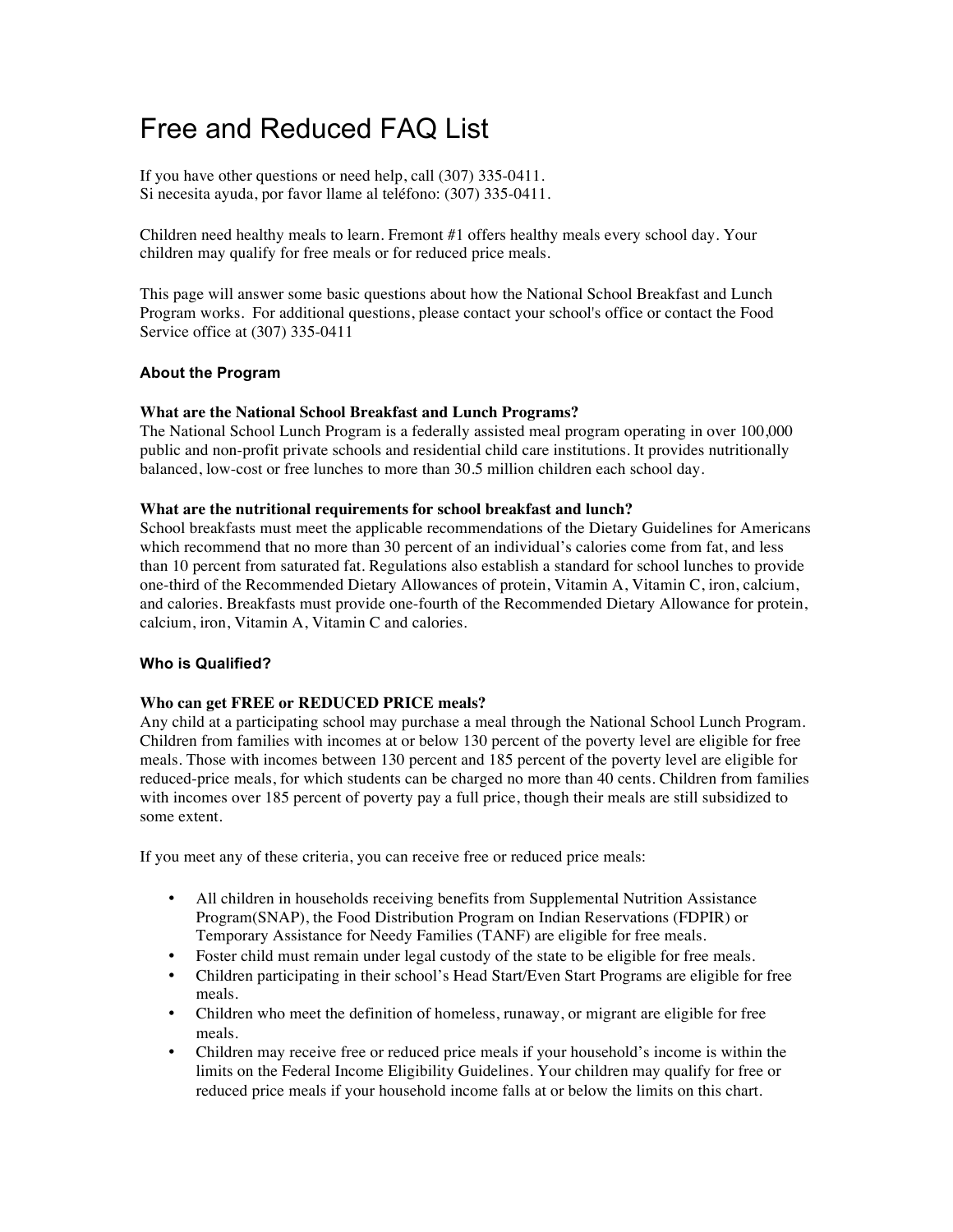# **Can foster children get free meals?**

Yes, foster children that are under the legal responsibility of a foster care agency or court, are eligible for free meals. Any foster child in the household is eligible for free meals regardless of income. Application must be filled out.

# **How do I know if my children qualify as homeless, migrant, or runaway?**

Do the members of your household lack a permanent address? Are you staying together in a shelter, hotel, or other temporary housing arrangement? Does your family relocate on a seasonal basis? Are any children living with you who have chosen to leave their prior family or household? If you believe children in your household meet these descriptions and haven't been told your children will get free meals, please call or e-mail Ken Nielsen, (307) 332-4711 x2121, knielsen@landerschools.org .

# **Who can get Reduced Price meals?**

Your children can get low cost meals if your household income is within the reduced price limits on the Federal Eligibility Income Chart, shown on the main Food Services page.

# **I receive WIC, can my children get free meals?**

Children in households participating in WIC may be eligible for free or reduced price meals. Please send in an application.

# **If I don't qualify now, may I apply later?**

Yes, you may apply at any time during the school year. For example, children with a parent or guardian who becomes unemployed may become eligible for free and reduced price meals if the household income drops below the income limit.

#### **About the Application Process**

#### **Do I need to fill out an application for each child?**

No. Use one Free and Reduced Price School Meals Application for all students in your household. We cannot approve an application that is not complete, so be sure to fill out all required information. Return the completed application to: Denise Kinney, 863 Sweetwater, Lander, WY 82520; (307) 335- 0411.

#### **Can I apply online?**

Yes! You are encouraged to complete an online application instead of a paper application if you are able. The online application has the same requirements and will ask you for the same information as the paper application. Visit www.landerschools.org/parentportal to begin. You may also contact Denise Kinney, 863 Sweetwater, Lander, WY 82520; 307-332-4711 x2141 if you have any questions about the online application.

# **Should I complete an application if I received a letter saying my children are already approved?**

No, but please read the letter you got carefully and follow the instructions. If any children in your household were missing from your eligibility notification, contact Denise Kinney, 863 Sweetwater, Lander, WY 82520; 307-332-4711 x2141 immediately.

#### **My child's application was approved last year, do I need to fill out a new application?**

Yes. Your child's application is only good for that school year and for the first few days of this school year. You must send in a new application unless the school told you that your child is eligible for the new school year.